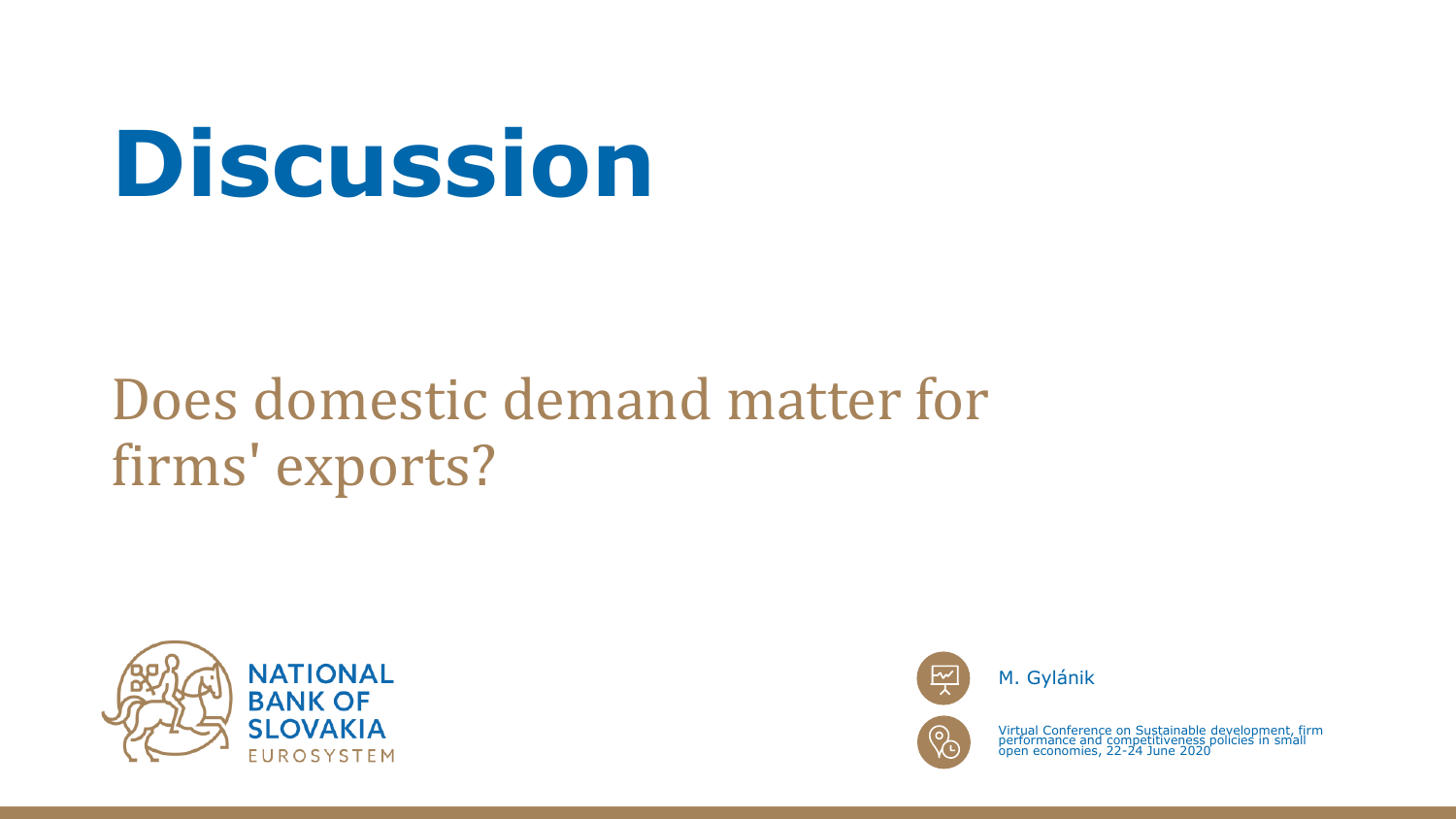### Paper summary and main contributions



- Constructed export equation firmly anchored in the microeconomic theory of profit maximization on domestic and foreign market
- If marginal costs increase domestic demand negatively influences exports; in the case of constant marginal costs - exports independent of domestic demand as in more common assumptions in the literature
- Export equation estimation on detailed annual firm level data for Portugal (also on alternative reduced panel samples excluding possible extreme observations) using various methods as robustness checks confirms the proposed theoretical hypothesis
- Exploration of the exports and domestic demand relationship across manufacturing industries and varying firm sizes - large heterogeneity found.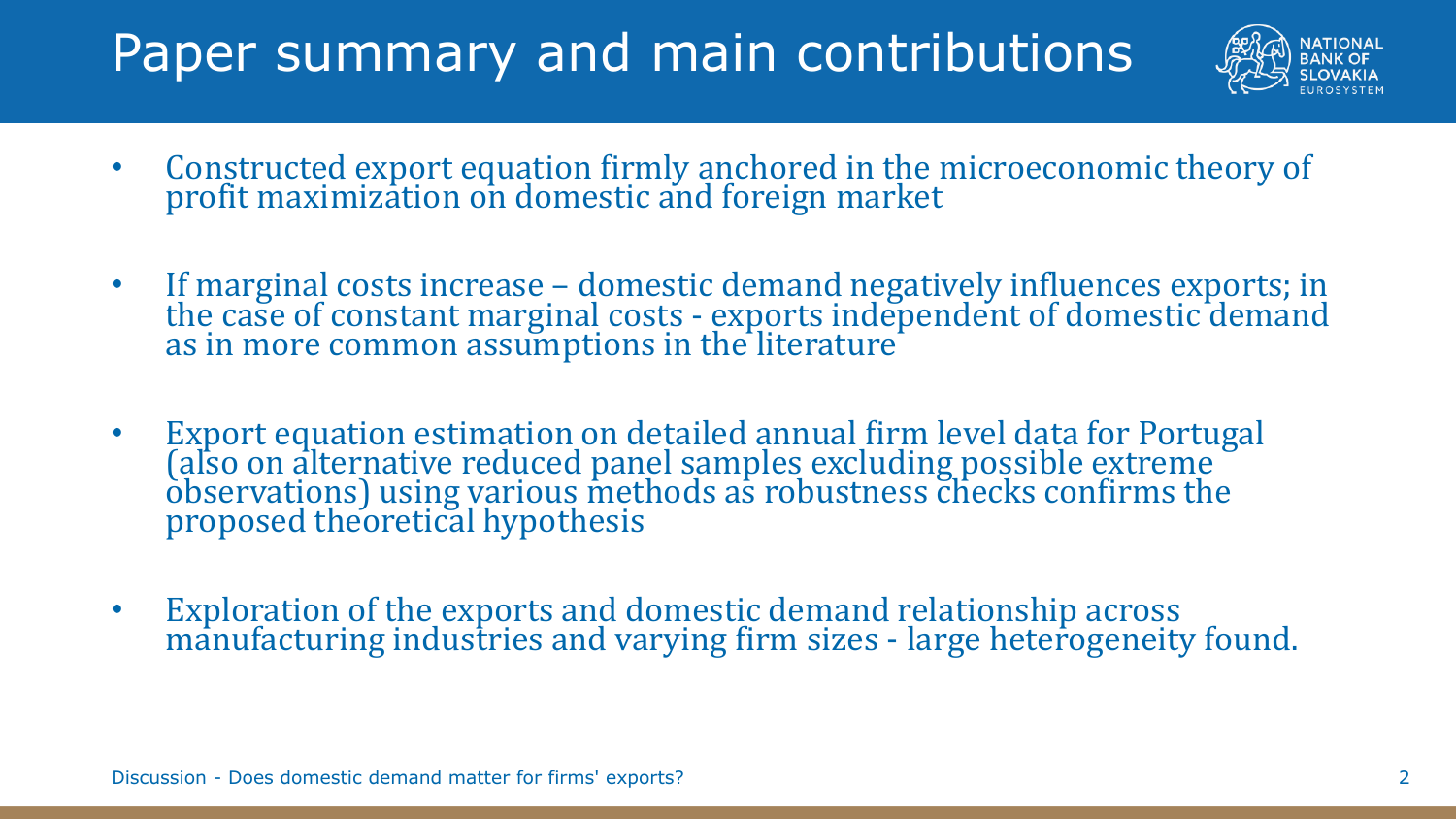# Comments (1)



• Profit maximization problem at the end of page 5 should contain also **foreign market revenues** from equation 5 – consistent with further results.

$$
\left( \Phi_t^F z_{it}^F \right)^{\frac{1}{n}} \left( q_{it}^F \right)^{\frac{n-1}{n}} + \left( \Phi_t^D z_{it}^D \right)^{\frac{1}{n}} \left( q_{it}^D \right)^{\frac{n-1}{n}} - \theta_i \left( q_{it}^F + q_{it}^D \right)^{\alpha} - f_i - f_x \to \max_{q_{it}^F; q_{it}^D}
$$

• Weights of individual countries in the total exports of firms are fixed in time in foreign demand calculation – as Portugal export performance increases, possible changes in export structure might occur – **variable trading partners weights**.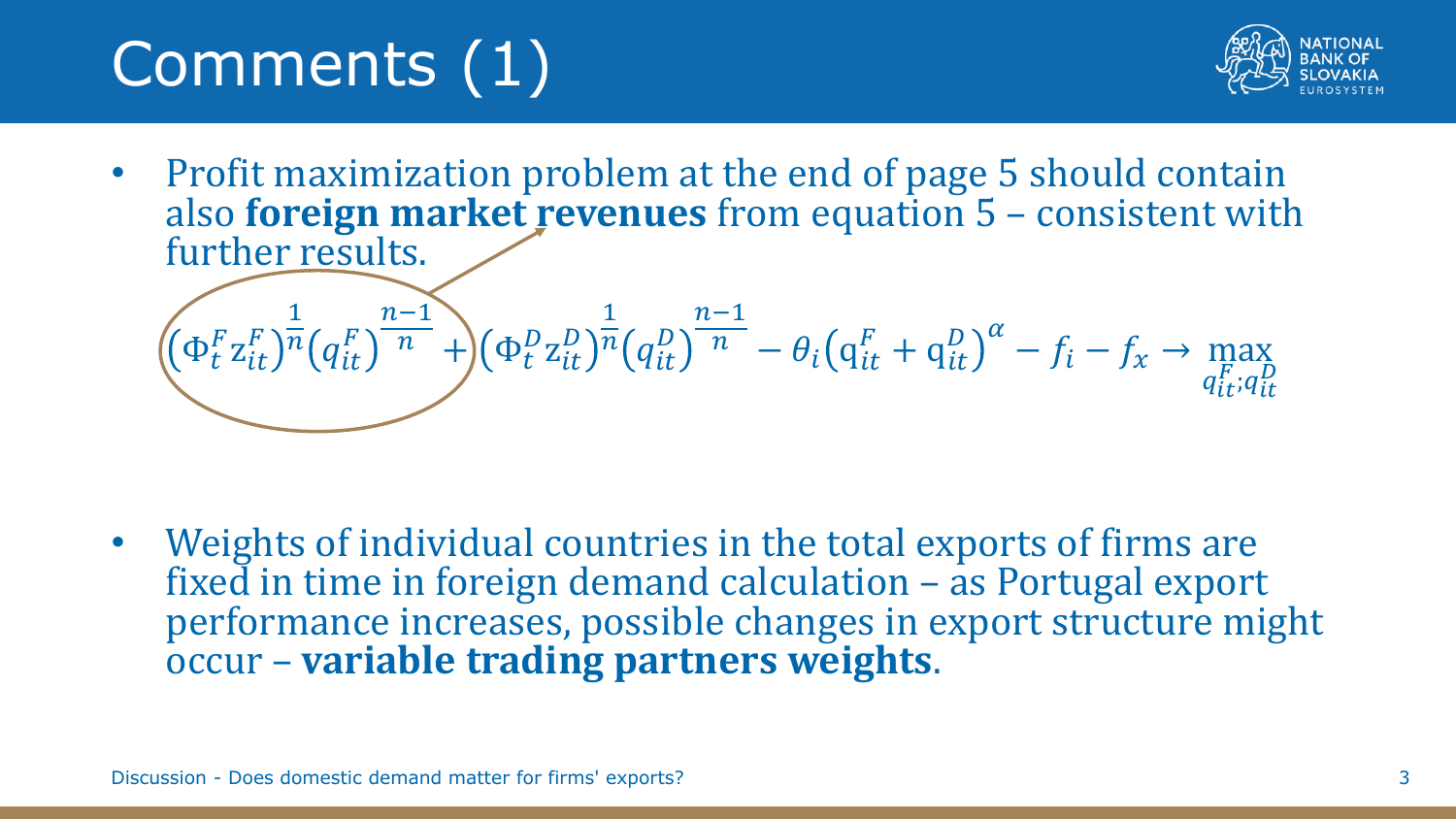#### The openness of Portuguese economy increases





MACROBOND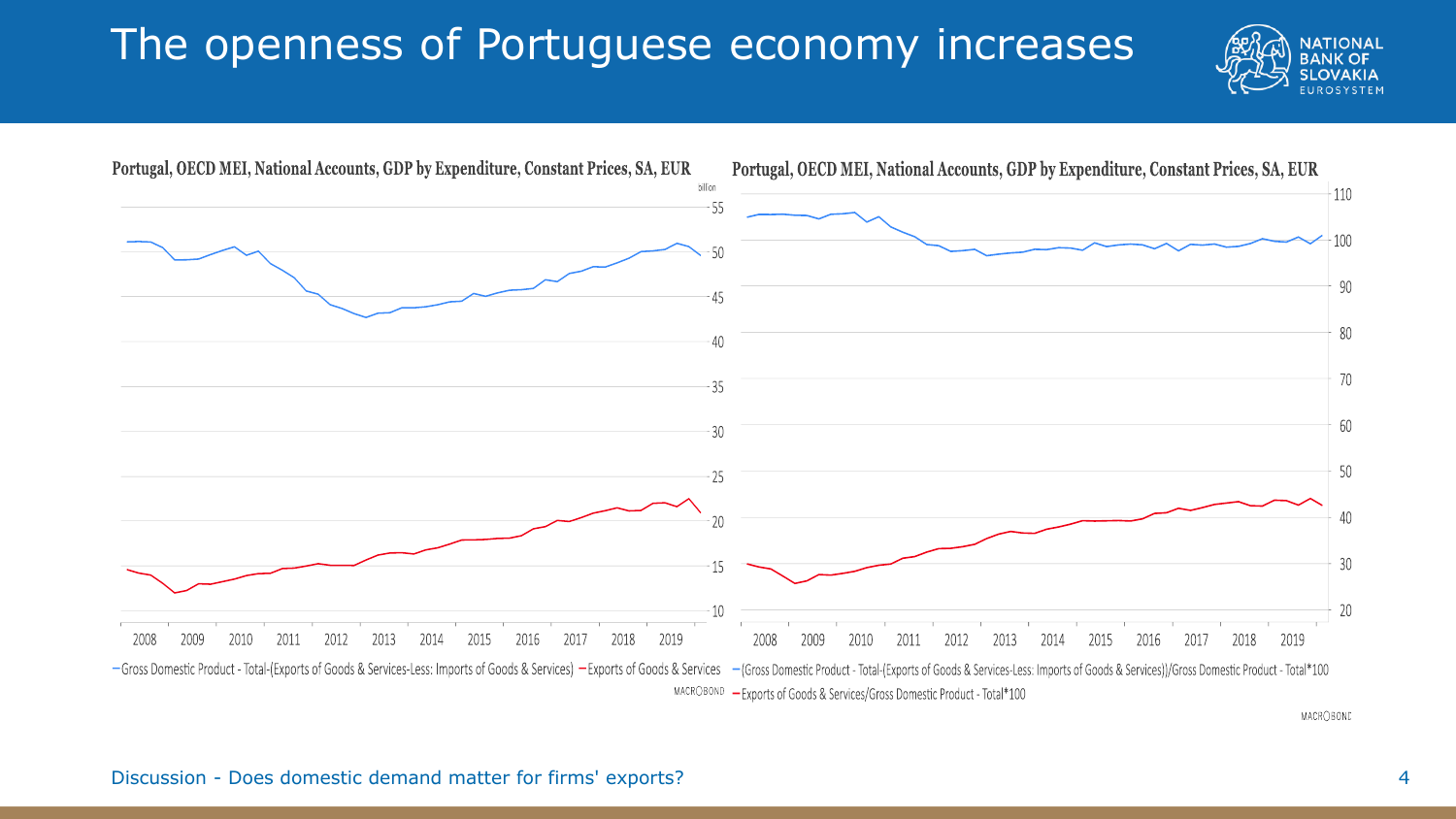# Comments (2)



- Other factors improving exports performance possible extension of the model specification:
	- **FDI inflows** stronger negative domestic demand effect on export was found in the large firms – these could also attract more FDI (or have grown as a result of FDI)
	- **Labour productivity growth** improved competitiveness, reflects also the convergence to the most advanced economies at the technological frontier.
	- **Price competitiveness** REER depreciation

REER might also be related to the mechanism of domestic demand impact on export : export led growth at first increases employment that lifts domestic demand and prices causing REER appreciation, then export growth fades. This process might describe the eventual slowdown of converging countries catchup in the long-run , unless they implement structural reforms to increase competitiveness again.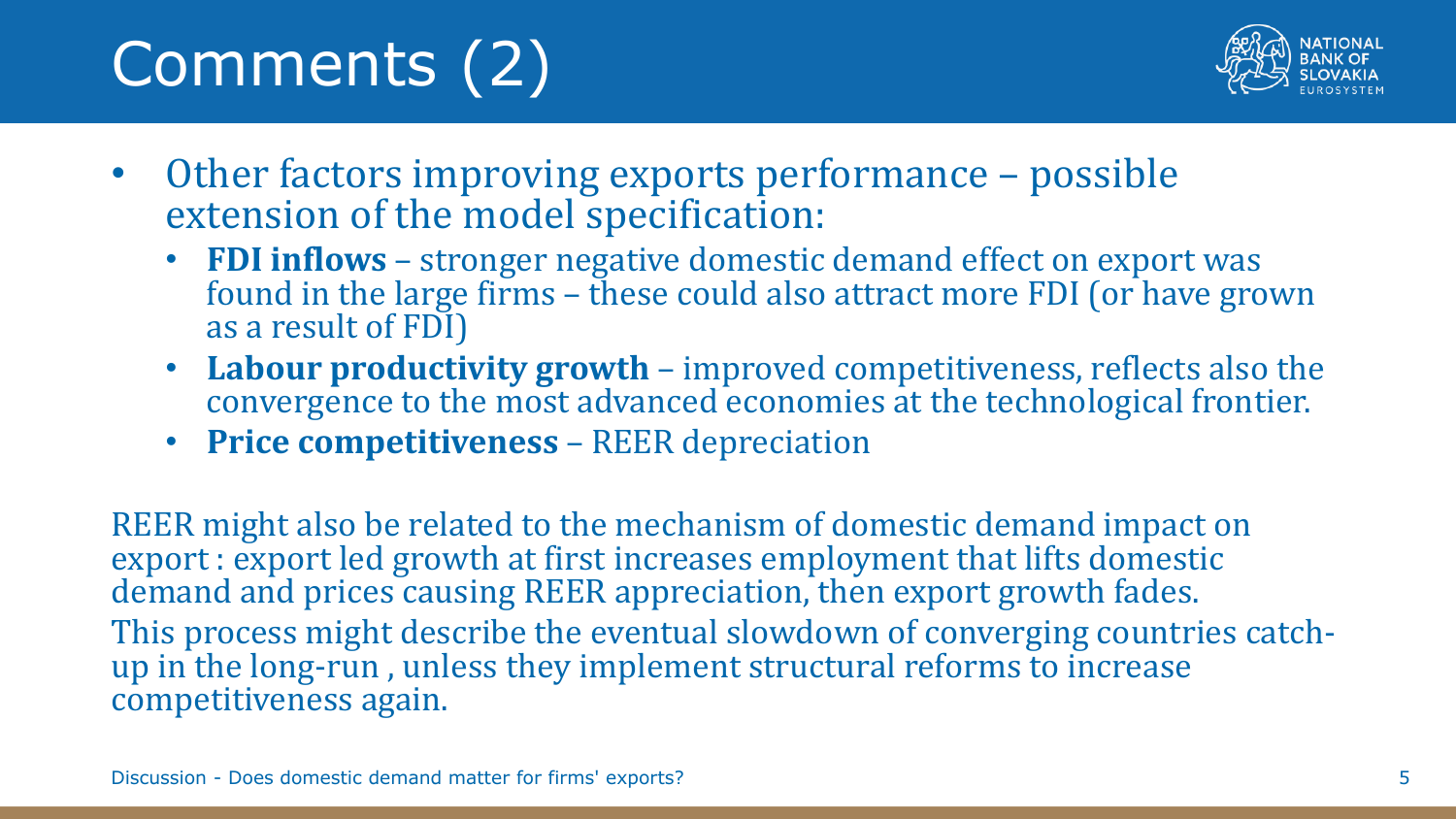#### FDI inflows and labour productivity promote exports





Discussion - Does domestic demand matter for firms' exports? 6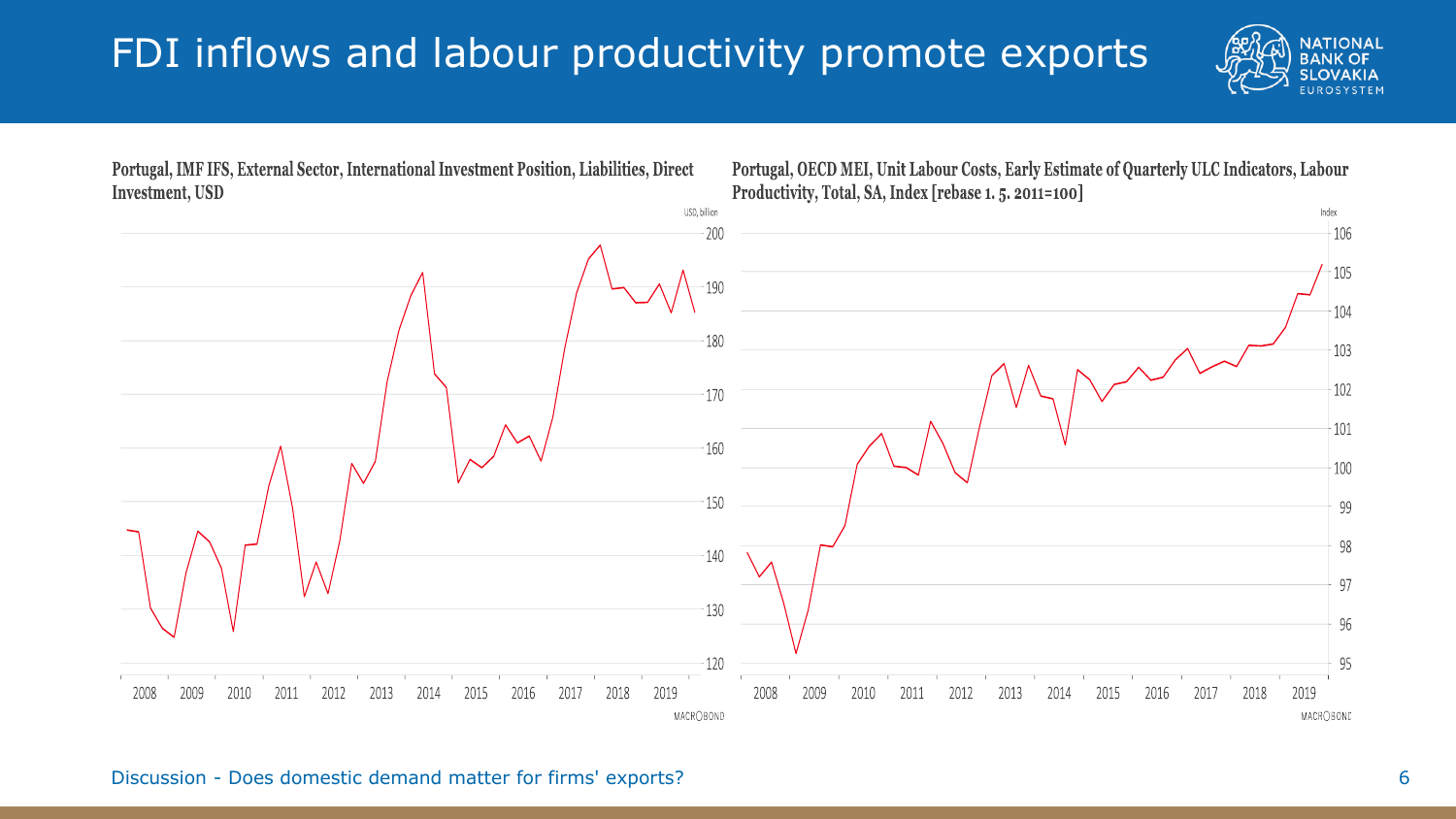### Depreciated REER supported exports







-Real Effective Exchange Rate, Based on Consumer Price Index, Index [rebase 1. 5. 2011=100]

MACR○BOND